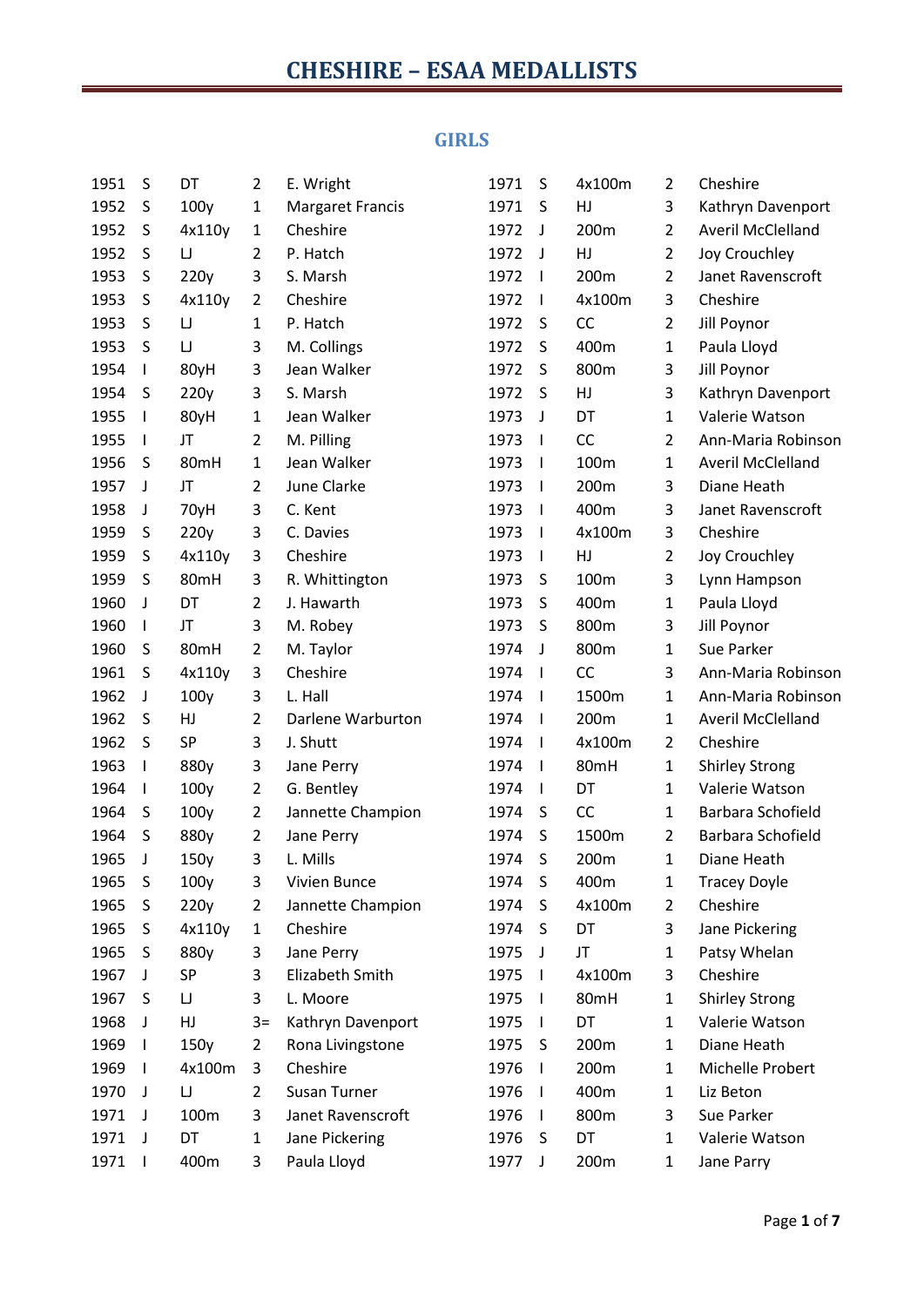### **GIRLS (cont'd)**

| 1977 | $\mathbf{I}$             | CC         | 3              | Karen Stocks              | 1990 | S                        | 4x100m     | $\overline{2}$ | Cheshire              |
|------|--------------------------|------------|----------------|---------------------------|------|--------------------------|------------|----------------|-----------------------|
| 1977 | $\mathbf{I}$             | $\sqcup$   | 3              | <b>Christine James</b>    | 1991 | $\mathbf{I}$             | HJ         | $\mathbf{1}$   | Suzie Filce           |
| 1977 | S                        | 200m       | $\overline{2}$ | Michelle Probert          | 1991 | S                        | <b>HEP</b> | $\overline{2}$ | Adedigwa Rawcliffe    |
| 1977 | S                        | 400m       | $\mathbf{1}$   | Liz Beton                 | 1991 | S                        | 100m       | $\overline{2}$ | Jane Riley            |
| 1977 | S                        | 4x100m     | $\mathbf{1}$   | Cheshire                  | 1991 | S                        | 100mH      | 3              | Nicola Davies         |
| 1977 | S                        | 800m       | $\overline{2}$ | Sue Parker                | 1991 | S                        | 4x100m     | 3              | Cheshire              |
| 1978 | J                        | 200m       | $\mathbf{1}$   | Jane Parry                | 1992 | J                        | $\sqcup$   | $\mathbf{1}$   | Rebecca Lewis         |
| 1978 | S                        | 800m       | $\overline{2}$ | Sue Parker                | 1992 | S                        | 200m       | $\overline{2}$ | Debbie Ward           |
| 1979 | S                        | 1500m      | 3              | Pauline Clark             | 1992 | S                        | 400mH      | $\mathbf 1$    | Nicola Sutton         |
| 1980 | J                        | 75mH       | 2              | Ann Girvan                | 1993 | $\mathbf{I}$             | <b>HEP</b> | 3              | Rebecca Lewis         |
| 1980 | $\mathbf{I}$             | 200m       | $\mathbf{1}$   | Jane Parry                | 1993 | $\overline{1}$           | $\cup$     | 3              | Rebecca Lewis         |
| 1981 | $\mathbf{I}$             | 200m       | $\mathbf{1}$   | Jane Parry                | 1994 | J                        | 800m       | $\overline{2}$ | Laura McCabe          |
| 1981 | $\overline{\phantom{a}}$ | 80mH       | $\mathbf{1}$   | Ann Girvan                | 1994 | $\blacksquare$           | <b>HEP</b> | $\mathbf{1}$   | Rebecca Lewis         |
| 1982 | $\mathbf{I}$             | 400mH      | $\mathbf{1}$   | Jillian Booth             | 1994 | $\mathbf{I}$             | 3000m      | $\overline{2}$ | <b>Vicky Robinson</b> |
| 1982 | S                        | 200m       | $\mathbf{1}$   | Jane Parry                | 1994 | $\overline{\phantom{a}}$ | $\sqcup$   | $\mathbf{1}$   | Rebecca Lewis         |
| 1983 | J                        | HJ         | $\overline{2}$ | Sarah Bailiff             | 1995 | $\mathbf{I}$             | 200m       | $\overline{2}$ | Helen Roscoe          |
| 1983 | J                        | HJ         | $3=$           | Jane Shepherd             | 1995 | S                        | CC         | $\mathbf{1}$   | Jane Groves           |
| 1983 | S                        | 200m       | $\mathbf{1}$   | Jane Parry                | 1995 | S                        | CC         | $\overline{2}$ | Vicky Robinson        |
| 1984 | J                        | 1500m      | $\mathbf{1}$   | Sue Parker                | 1995 | S                        | <b>HEP</b> | $\mathbf{1}$   | Rebecca Lewis         |
| 1984 | J                        | 4x100m     | 3              | Cheshire                  | 1995 | S                        | 800m       | $\mathbf{1}$   | Jane Groves           |
| 1984 | S                        | 100mH      | $\overline{2}$ | Ann Girvan                | 1996 | J                        | 200m       | 3              | Jeni McCarthy         |
| 1985 | $\mathbf{I}$             | 400m       | 3              | Caroline Kidd             | 1996 | J                        | 4x100m     | 3              | Cheshire              |
| 1985 | $\mathbf{I}$             | SP         | 3              | <b>Yvonne Millward</b>    | 1996 | $\mathbf{I}$             | 200m       | $\overline{2}$ | Helen Roscoe          |
| 1985 | S                        | CC         | $\mathbf{1}$   | Melissa Smith             | 1996 | $\mathbf{I}$             | 80mH       | 3              | Katy Lestrange        |
| 1985 | S                        | 800m       | $\overline{2}$ | <b>Beverley Nicholson</b> | 1996 | S                        | CC         | $\mathbf 1$    | Amy Waterlow          |
| 1986 | S                        | 400m       | 3              | Caroline Kidd             | 1996 | S                        | 3000m      | $\mathbf 1$    | Amy Waterlow          |
| 1987 | J                        | 100m       | $\mathbf{1}$   | Jane Riley                | 1996 | S                        | $\cup$     | $\mathbf 1$    | Rebecca Lewis         |
| 1987 | J                        | 4x100m     | $\overline{2}$ | Cheshire                  | 1997 | J                        | 1500m      | 3              | Louise Whittaker      |
| 1987 | S                        | 1500m      | $\overline{2}$ | Sue Parker                | 1997 | S                        | 1500m      | $\mathbf{1}$   | Alex Carter           |
| 1987 | S                        | HJ         | 3              | Sarah Bailiff             | 1997 | S                        | 200m       | 3              | Helen Roscoe          |
| 1988 | J                        | DT         | $\overline{2}$ | Kathryn Quinn             | 1998 | - 1                      | 200m       | $\mathbf{1}$   | Jeni McCarthy         |
| 1988 | S                        | 100m       | 1              | Rebecca Bulpitt           | 1998 | $\mathbf{I}$             | 4x100m     | 1              | Cheshire              |
| 1988 | S                        | 1500m      | 1              | Sue Parker                | 1998 | S                        | 1500m      | 1              | Alex Carter           |
| 1988 | S                        | 4x100m     | 3              | Cheshire                  | 1998 | S                        | DT         | 1              | Elaine Cank           |
| 1989 | J                        | HJ         | 1              | Suzie Filce               | 1999 | J                        | 75mH       | 3              | Emma Makin            |
| 1989 |                          | <b>HEP</b> | 2              | Adedigwa Rawcliffe        | 1999 | $\mathbf{I}$             | HJ         | $3=$           | Claire Wright         |
| 1989 | $\mathbf{I}$             | 100m       | 2              | Jane Riley                | 1999 | S                        | 100m       | 3              | Leonie Lightfoot      |
| 1989 |                          | 4x100m     | 3              | Cheshire                  | 2000 | J                        | 75mH       | $\overline{2}$ | Emma Makin            |
| 1989 | I.                       | IJ         | $\overline{2}$ | Adedigba Rawcliffe        | 2000 | S                        | 4x100m     | 3              | Cheshire              |
| 1989 | S                        | 800m       | 3              | Kerry McKeown             | 2001 | S                        | DT         | 3              | Lydia Morgan          |
| 1989 | S                        | JT         | 3              | Debbie Hardy              | 2001 | S                        | PV         | 1              | Kate Dennison         |
| 1990 |                          | HJ         | 1              | Suzie Filce               | 2002 | $\mathbf{I}$             | 300mH      | 3              | Emma Makin            |
| 1990 | S                        | 100m       | $\overline{2}$ | Jane Riley                | 2002 | $\sf S$                  | HJ         | $\overline{2}$ | Claire Wright         |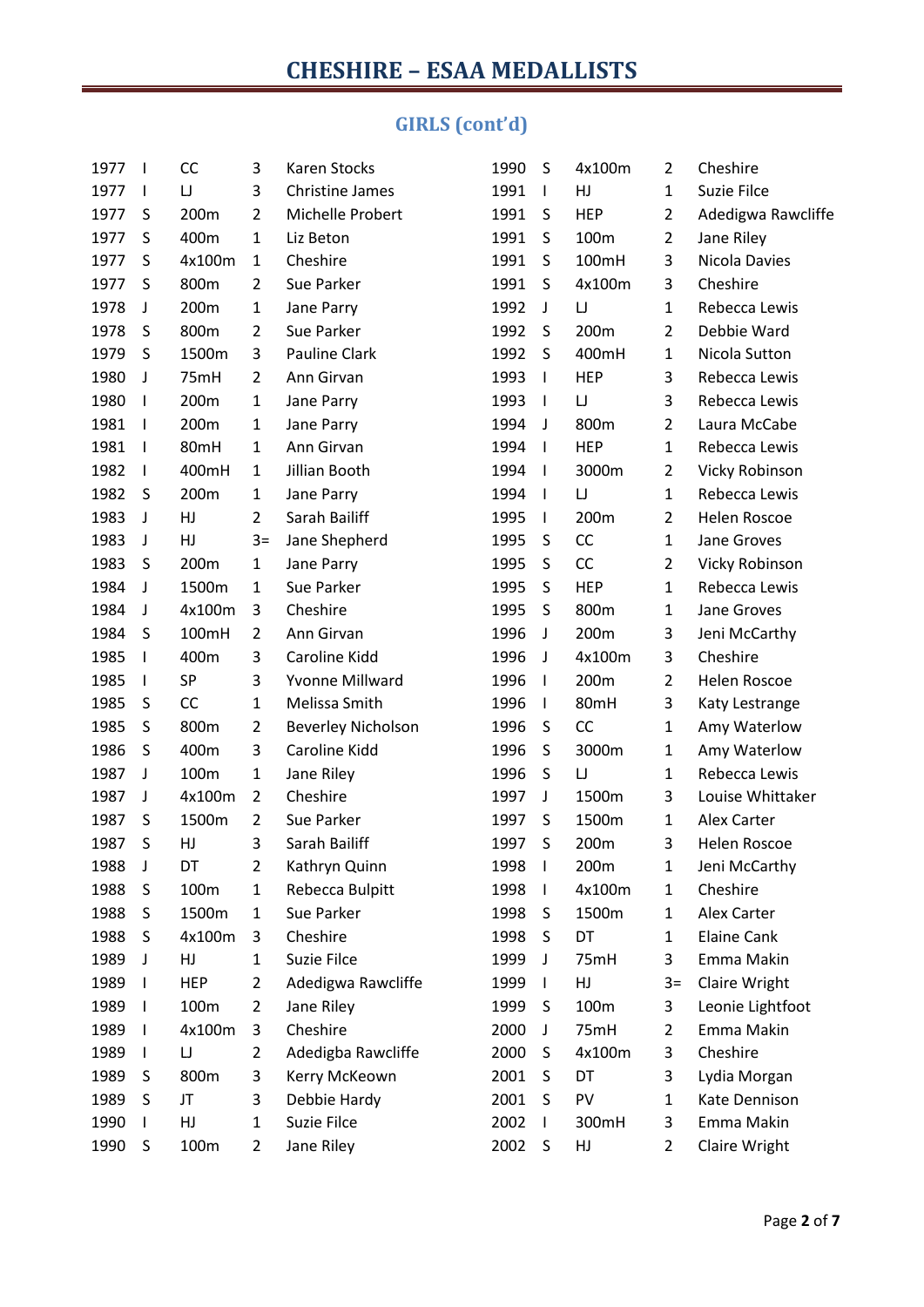### **GIRLS (cont'd)**

| 2003 | S            | 100mH      | 3              | Katey Read             | 2014 | $\mathbf{I}$ | TJ         | 3              | Amy Williams                 |
|------|--------------|------------|----------------|------------------------|------|--------------|------------|----------------|------------------------------|
| 2003 | S            | PV         | 3              | <b>Claire Neve</b>     | 2014 | S            | <b>HEP</b> | 3              | Olivia Montez-Brown          |
| 2004 | S            | 100mH      | $\overline{2}$ | Katey Read             | 2014 | S            | $\cup$     | $\overline{2}$ | Olivia Montez-Brown          |
| 2005 | I            | 1500m      | $\overline{2}$ | <b>Stevie Stockton</b> | 2015 | J            | JT         | $\overline{2}$ | Emma Howe                    |
| 2005 | I            | 300m       | 1              | Hayley Jones           | 2015 | $\mathbf{I}$ | 1500m      | $\overline{2}$ | Katie Lowery                 |
| 2005 | ı            | 4x100m     | 1              | Cheshire               | 2015 | $\mathsf{I}$ | 300mH      | $\mathbf{1}$   | Chloe Esegbona               |
| 2006 | I            | 200m       | 3              | Robyn Rashford         | 2015 | $\mathsf{I}$ | DT         | $\overline{2}$ | <b>Isobel Griffin-Morris</b> |
| 2006 | ı            | TJ         | 3              | Hanna Hewitson         | 2015 | S            | 1500m ST   | $\mathbf{1}$   | Aimee Pratt                  |
| 2006 | S            | 400m       | 1              | Hayley Jones           | 2015 | S            | JT         | 3              | Sophie Percival              |
| 2007 | I            | 1500m      | 3              | Rebecca Craigie        | 2016 | $\mathsf{I}$ | DT         | $\mathbf{1}$   | <b>Isobel Griffin-Morris</b> |
| 2007 | S            | CC         | 1              | <b>Heather Timmins</b> | 2016 | $\mathsf{I}$ | JT         | 3              | Emma Howe                    |
| 2007 | S            | 100m       | 1              | Hayley Jones           | 2016 | S            | 400mH      | $\overline{2}$ | Chloe Esegbona               |
| 2007 | S            | 1500m      | 1              | Stevie Stockton        | 2017 | J            | CC         | $\mathbf{1}$   | Sian Heslop                  |
| 2007 | S            | 1500m      | 3              | Charlotte Roach        | 2017 | J            | PEN        | $\mathbf{1}$   | Abi Pawlett                  |
| 2008 | I            | CC         | 3              | Rebecca Craigie        | 2017 | J            | PEN        | $\overline{2}$ | <b>Emily Misantoni</b>       |
| 2008 |              | 800m       | 3              | Rebecca Craigie        | 2017 | J            | 1500m      | $\overline{2}$ | Sian Heslop                  |
| 2008 | S            | <b>CC</b>  | 3              | <b>Heather Timmins</b> | 2017 | J            | 75mH       | $\overline{2}$ | Abi Pawlett                  |
| 2009 | I            | JT         | $\overline{2}$ | Danielle Bentley       | 2017 | J            | 800m       | $\overline{2}$ | <b>Emily Misantoni</b>       |
| 2009 | S            | 1500m      | $\overline{2}$ | Rebecca Craigie        | 2017 | J            | HT         | 3              | <b>Evie Tipping</b>          |
| 2010 | J            | <b>SP</b>  | $\overline{2}$ | <b>Kelly Baker</b>     | 2017 | $\mathsf{I}$ | JT         | $\mathbf{1}$   | Emma Howe                    |
| 2010 | I            | HJ         | $\overline{2}$ | Victoria Anderson      | 2017 | S            | 400mH      | 3              | Chloe Esegbona               |
| 2010 | S            | 1500m      | 1              | Rebecca Craigie        | 2017 | S            | DT         | 3              | Jenny Pyatt                  |
| 2010 | S            | JT         | $\overline{2}$ | Danielle Bentley       | 2018 | J            | 1500m      | 3              | <b>Holly Weedall</b>         |
| 2011 | J            | 4x100m     | 3              | Cheshire               | 2018 | J            | 300m       | 3              | <b>Ashley Nemits</b>         |
| 2011 | J            | HJ         | $\overline{2}$ | Aylish MacKenzie       | 2018 | $\mathbf{I}$ | <b>HEP</b> | $\overline{2}$ | Abi Pawlett                  |
| 2011 | J            | IJ         | 1              | Amy Williams           | 2018 | $\mathsf{I}$ | 1500m      | 3              | Sian Heslop                  |
| 2011 | I            | <b>HEP</b> | 3              | Lisa James             | 2018 | $\mathbf{I}$ | 4x100m     | 3              | Cheshire                     |
| 2011 | S            | 3000m      | $\overline{2}$ | Megan Huxley           | 2018 | $\mathsf{I}$ | 800m       | 3              | <b>Stephanie Moss</b>        |
| 2011 | S            | 400mH      | 1              | Abi Fitzpatrick        | 2018 | S            | JT         | 3              | Emma Howe                    |
| 2012 | J            | IJ         | 1              | Amy Williams           | 2018 | S            | IJ         | 3              | Katie Waterworth             |
| 2012 | $\mathbf{I}$ | HEP        | 3              | Olivia Montez-Brown    | 2019 | J            | 1500m      | $\mathbf{1}$   | <b>Holly Weedall</b>         |
| 2012 |              | SP         | 3              | Kelly Baker            | 2019 | J            | 75mH       | $\overline{2}$ | Meg Corker                   |
| 2012 | S            | IJ         | $\overline{2}$ | Lisa James             | 2019 | $\mathbf{I}$ | 300mH      | $\mathbf{1}$   | <b>Emily Misantoni</b>       |
| 2013 | J            | 1500m      | 2              | Katie Lowery           | 2019 | $\mathbf{I}$ | IJ         | $\mathbf{1}$   | Abi Pawlett                  |
| 2013 | I            | HJ         | 3              | Aylish Mackenzie       | 2019 | S            | 800m       | $\overline{2}$ | <b>Stephanie Moss</b>        |
| 2013 |              | TJ         | 1              | Amy Williams           | 2019 | S            | JT         | $\overline{2}$ | Emma Howe                    |
| 2013 | I.           | TJ         | 3              | Sophie Quinn           | 2019 | S            | IJ         | 3              | Katie Waterworth             |
| 2013 | S            | 1500m ST   | 2              | Danielle Wallis        | 2021 | J            | <b>PEN</b> | $\overline{2}$ | Thea Brown                   |
| 2014 | J            | 100m       | 3              | Kelly Chadwick         | 2021 | J            | 75mH       | 3              | Evie Schofield               |
| 2014 | ı            | 1500m      | 3              | Amy Hinchly            | 2021 | J            | HJ         | $\mathbf{1}$   | Thea Brown                   |
| 2014 | I.           | 300mH      | 3              | Chloe Esegbona         | 2021 | J            | JT         | 3              | Harriet Wheeler              |
| 2014 |              | 800m       | 1              | Carys McAulay          | 2021 | $\mathbf{I}$ | 300mH      | 3              | Hermione Mason               |
|      |              |            |                |                        |      |              |            |                |                              |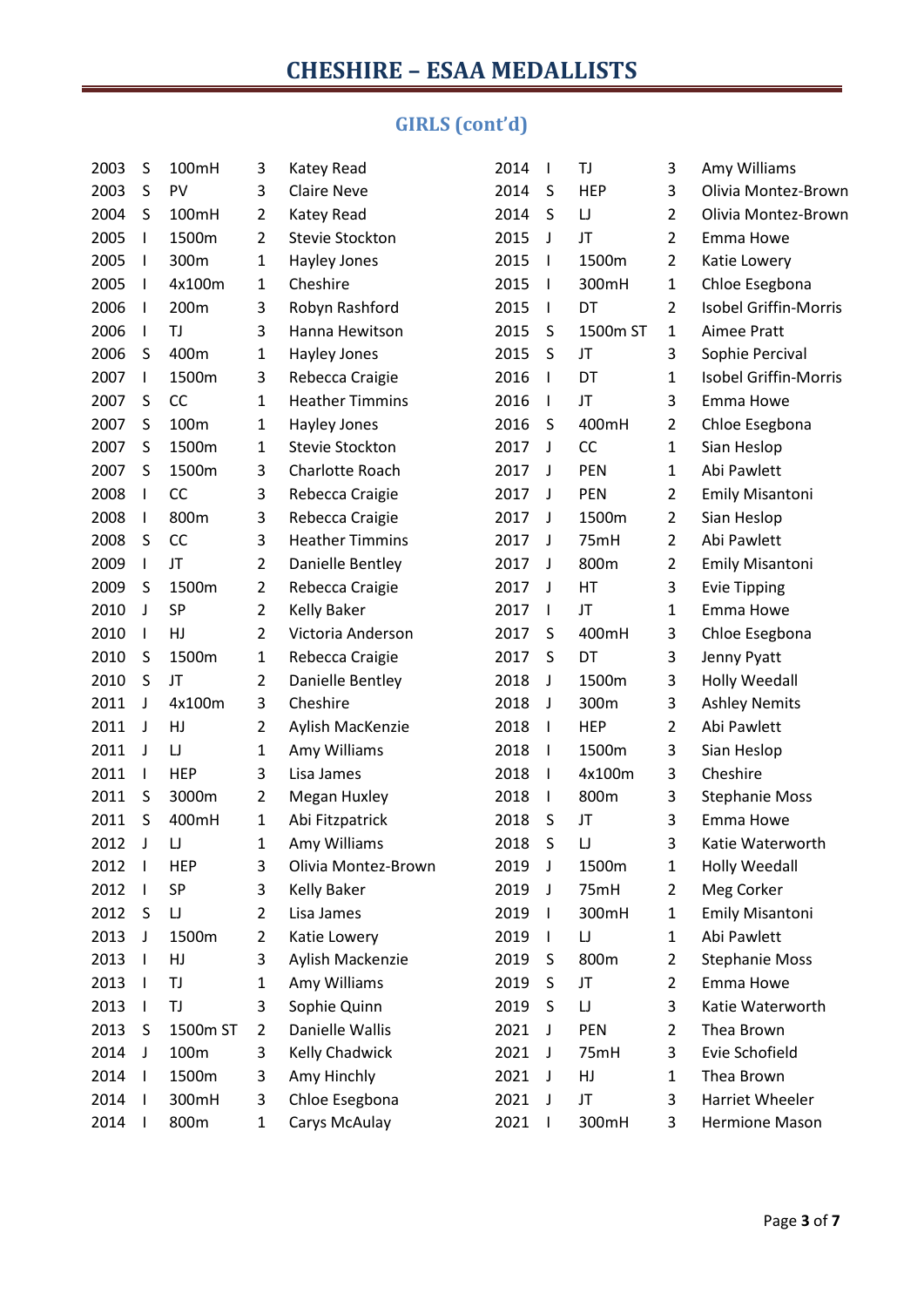#### **BOYS**

| 1949 | $\mathbf{I}$ | JT     | 1              | <b>Maurice Morrell</b> | 1959 | $\mathsf{l}$ | HJ     | 3              | Norman Astles          |
|------|--------------|--------|----------------|------------------------|------|--------------|--------|----------------|------------------------|
| 1949 | $\mathbf{I}$ | JT     | 2              | P. Scott               | 1959 | S            | 200yH  | 3              | <b>Allan Parry</b>     |
| 1950 | J            | 880y   | $\mathbf{1}$   | B. Fox                 | 1959 | S            | JT     | 3              | Rodney Fletcher        |
| 1950 | J            | JT     | $\mathbf{1}$   | D. Clarkson            | 1959 | S            | PV     | $\overline{2}$ | <b>Brian Hancock</b>   |
| 1950 | J            | SP     | $\overline{2}$ | H. Jackson             | 1959 | S            | SP     | 3              | <b>Michael Powell</b>  |
| 1950 | $\mathbf{I}$ | 4x110y | 3              | Cheshire               | 1960 | J            | DT     | $\mathbf{1}$   | Dennis Roscoe          |
| 1950 | $\mathbf{I}$ | 880y   | $\mathbf{1}$   | D. Anderson            | 1960 | J            | PV     | 3              | A. Hill                |
| 1950 | $\mathbf{I}$ | JT     | 1              | R. Williams            | 1960 | J            | SP     | $\mathbf{1}$   | John Holmes            |
| 1950 | S            | DT     | $\mathbf{1}$   | R. Laverick            | 1960 | $\mathsf{l}$ | HT     | $\mathbf{1}$   | J. Taylor              |
| 1950 | S            | IJ     | 3              | J. Moores              | 1960 | $\mathsf{I}$ | TJ     | $\overline{2}$ | <b>Richard Blears</b>  |
| 1951 | J            | DT     | $\overline{2}$ | M. Roberts             | 1960 | S            | 1M     | 3              | Mark Gillespie         |
| 1951 | I            | 880y   | 1              | D. Anderson            | 1960 | S            | 220y   | 3              | R. Hooks               |
| 1951 | I            | DT     | 3              | D. Roberts             | 1960 | S            | 4x110y | $\mathbf{1}$   | Cheshire               |
| 1951 | S            | DT     | 3              | J. Hallett             | 1960 | S            | DT     | $\overline{2}$ | <b>Geoffrey Pearse</b> |
| 1951 | S            | JT     | $\mathbf{1}$   | P. Scott               | 1960 | S            | TJ     | 3              | Peter Heaton           |
| 1952 | $\mathbf{I}$ | HJ     | 3              | <b>Trevor Ridley</b>   | 1961 | J            | 880y   | 3              | D. Lannigan            |
| 1952 | I            | SP     | 3              | H. G. Howe             | 1961 | J            | TJ     | $\overline{2}$ | <b>Stuart Dewsbury</b> |
| 1952 | S            | 120yH  | 3              | J. Reeder              | 1961 | S            | 1M     | $\overline{2}$ | Mark Gillespie         |
| 1952 | S            | 880y   | $\mathbf{1}$   | D. Anderson            | 1961 | S            | 220y   | 3              | S. Alan Martin         |
| 1952 | S            | JT     | $\mathbf{1}$   | K. F. Clark            | 1961 | S            | 4x110y | $\overline{2}$ | Cheshire               |
| 1953 | J            | JT     | $\overline{2}$ | P. Woodhouse           | 1961 | S            | HJ     | 3              | James Berry            |
| 1953 | S            | 1M     | $\overline{2}$ | <b>Michael Batty</b>   | 1961 | S            | TJ     | 3              | Peter Heaton           |
| 1954 | J            | SP     | 3              | W. Taylor              | 1962 | I            | DT     | $\mathbf{1}$   | Dennis Roscoe          |
| 1954 | $\mathsf{l}$ | 1M     | 3              | C. Broom               | 1962 | $\mathsf{l}$ | SP     | $\overline{2}$ | John Holmes            |
| 1954 | S            | 1M     | $\overline{2}$ | <b>Michael Batty</b>   | 1963 | J            | CC     | $\mathbf{1}$   | David Brennan          |
| 1954 | S            | 880y   | $\mathbf{1}$   | Anthony Day            | 1963 | J            | 1M     | 3              | David Brennan          |
| 1955 | J            | DT     | 3              | F. Robinson            | 1963 | J            | 80yH   | 3              | Lynn Williams          |
| 1955 | S            | 120yH  | 3              | M. Brown               | 1963 | J            | 880y   | 3              | C. Jones               |
| 1955 | S            | 220y   | 3              | P. Fearnside           | 1963 | $\mathsf{l}$ | DT     | $\overline{2}$ | Dennis Roscoe          |
| 1955 | S            | 880y   | 1              | Anthony Day            | 1963 | I            | HT     | $\overline{2}$ | <b>Barry Williams</b>  |
| 1956 | J            | DT     | $\overline{2}$ | R. Bell                | 1963 | S            | SP     | 3              | John Holmes            |
| 1956 | S            | 440y   | $\overline{2}$ | J. Brookes             | 1964 | J            | CC     | $\mathbf{1}$   | David Buckley          |
| 1957 | $\mathbf{I}$ | 1M     | 3              | D. Clayton             | 1964 | J            | 1M     | $\overline{2}$ | David Buckley          |
| 1957 | S            | 880y   | 1              | William Reid           | 1964 | J            | SP     | 3              | G. Marsh               |
| 1957 | S            | JT     | $\overline{2}$ | John Brown             | 1964 | $\mathbf{I}$ | 1M     | 3              | Tim Overington         |
| 1958 | J            | 440y   | 2              | R. Peacock             | 1964 | S            | HT     | 3              | <b>Barry Williams</b>  |
| 1958 | L            | SP     | 3              | Michael Powell         | 1965 | J            | PV     | 3              | R. Steen               |
| 1958 | S            | 120yH  | 3              | Allan Parry            | 1965 | J            | TJ     | $\mathbf{1}$   | Christopher Allen      |
| 1958 | S            | 880y   | 3              | William Reid           | 1965 | $\mathsf{l}$ | CC     | $\mathbf{1}$   | David Buckley          |
| 1959 | J            | 880y   | $\overline{2}$ | K. Robinson            | 1965 | I            | 220y   | $\mathbf{1}$   | John Harrison          |
| 1959 | J            | DT     | $\mathbf{1}$   | W. Hegginbotham        | 1965 | $\mathbf{I}$ | 880y   | $\overline{2}$ | John Davies            |
| 1959 |              | 4x110y | $\mathbf{1}$   | Cheshire               | 1965 | S            | 200yH  | 3              | Lynn Williams          |
| 1959 | I            | DT     | $\overline{2}$ | D. Williams            | 1965 | S            | HJ     | 3              | Ian Cooper             |
|      |              |        |                |                        |      |              |        |                |                        |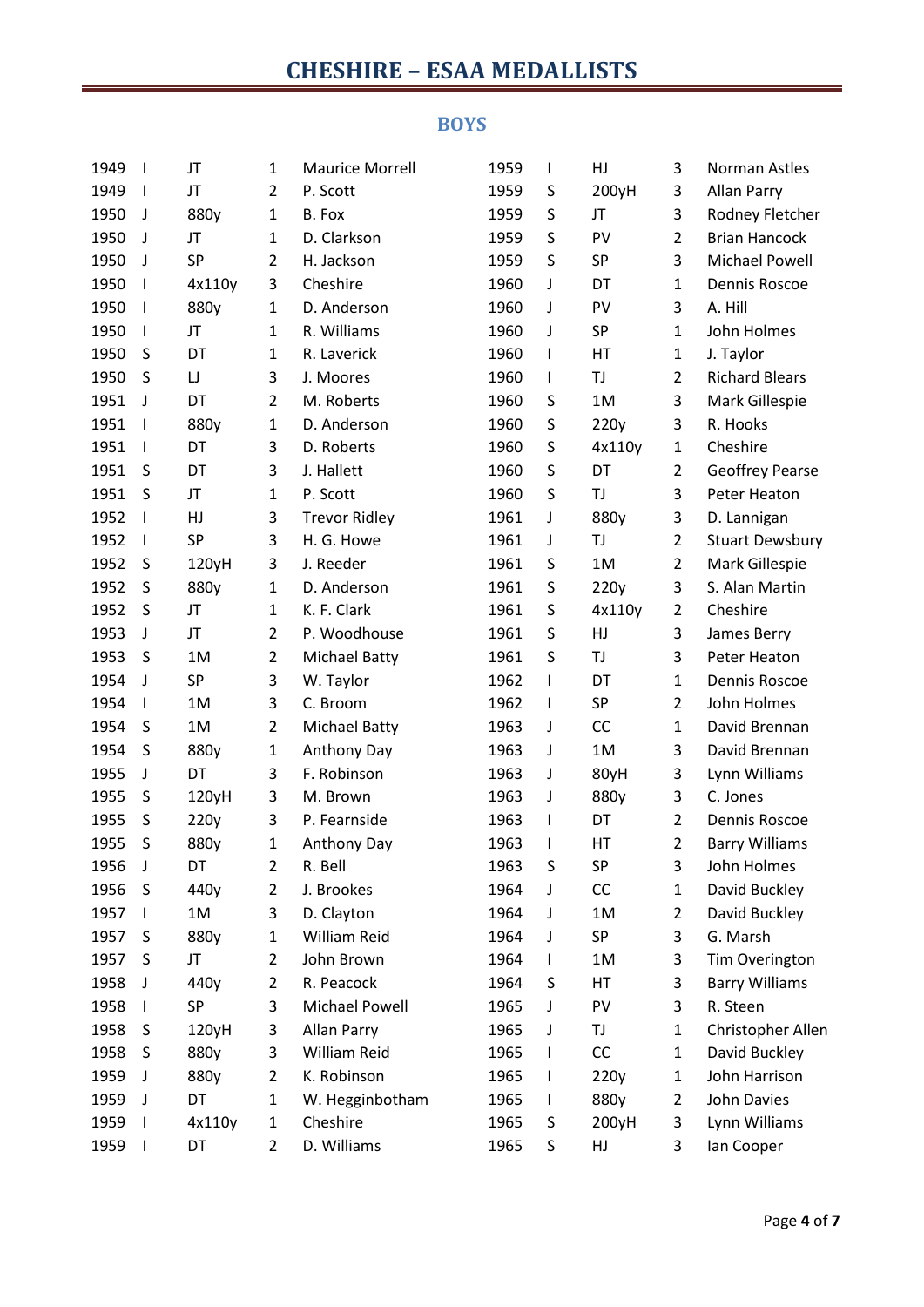### **BOYS (cont'd)**

| 1965 | S  | HT      | $\mathbf{1}$   | <b>Barry Williams</b>   | 1971 | $\mathsf I$  | 800m     | $\overline{2}$ | Alan Mottershead           |
|------|----|---------|----------------|-------------------------|------|--------------|----------|----------------|----------------------------|
| 1966 | J  | 100y    | 3              | <b>Robert Blaney</b>    | 1971 | I            | HT       | 1              | <b>Bruce Sutherland</b>    |
| 1966 | J  | 1M      | $\mathbf{1}$   | Dave Dutton             | 1971 | S            | 800m     | 1              | <b>Tony Settle</b>         |
| 1966 | J  | 440y    | $\mathbf{1}$   | John Vernon             | 1971 | S            | DT       | 1              | <b>Guy Dirkin</b>          |
| 1966 | I  | CC      | $\overline{2}$ | David Buckley           | 1971 | S            | PV       | $\overline{2}$ | John Parkinson             |
| 1966 |    | 1000mST | 3              | <b>Nigel Tarry</b>      | 1972 | J            | PV       | 3              | <b>Rupert Goodall</b>      |
| 1966 | S  | 220y    | $\overline{2}$ | John Harrison           | 1972 | $\mathsf I$  | 100mH    | 3              | <b>Tim Birtles</b>         |
| 1966 | S  | 880y    | $\mathbf{1}$   | <b>John Davies</b>      | 1972 | I            | 800m     | $\overline{2}$ | Michael Naldrett           |
| 1966 | S  | HJ      | $\overline{2}$ | Phil Taylor             | 1972 | S            | 110mH    | 3              | <b>William Strang</b>      |
| 1967 |    | 440y    | 3              | <b>Robert Blaney</b>    | 1972 | S            | 800m     | $\overline{2}$ | Alan Mottershead           |
| 1967 | I  | 880y    | 3              | Dave Dutton             | 1972 | S            | $\sqcup$ | $\overline{2}$ | Keith Sorrell              |
| 1967 | S  | 200yH   | 3              | David Rule              | 1973 | I            | CC       | 1              | <b>Malcolm Plant</b>       |
| 1967 | S  | 220y    | 3              | John Harrison           | 1973 | I            | 3k Walk  | 3              | Chris Harvey               |
| 1967 | S  | 880y    | 3              | John Davies             | 1973 | I            | 1500m    | $\overline{2}$ | <b>Malcolm Plant</b>       |
| 1967 | S  | HJ      | $\overline{2}$ | Phil Taylor             | 1973 | I            | 800m     | 1              | Michael Naldrett           |
| 1967 | S  | $\cup$  | $\mathbf{1}$   | John Williams           | 1973 | I            | PV       | 1              | <b>Rupert Goodall</b>      |
| 1968 | I  | 1M      | $\overline{2}$ | Dave Dutton             | 1973 | S            | 2000mST  | 3              | Michael Nolan              |
| 1968 | I  | 220y    | $\overline{2}$ | <b>Robert Blaney</b>    | 1973 | S            | 400mH    | $\mathbf 1$    | Martin Ollier              |
| 1968 | I  | HT      | $\overline{2}$ | Stein Christiansen      | 1973 | S            | $\sqcup$ | $\overline{2}$ | <b>Keith Sorrell</b>       |
| 1968 | S  | 120yH   | 3              | Nick Winter             | 1973 | S            | PV       | 3              | Stephen Ellesmere          |
| 1968 | S  | 220y    | $\mathbf 1$    | John Harrison           | 1974 | I            | HT       | 1              | <b>Andrew Sparks</b>       |
| 1968 | S  | 4x110y  | $\mathbf{1}$   | Cheshire                | 1974 | I            | PV       | 1              | <b>Rupert Goodall</b>      |
| 1969 | J  | 800m    | $\mathbf 1$    | Paul Jackson            | 1974 | I            | TJ       | $\overline{2}$ | Leigh McGinley             |
| 1969 | J  | HJ      | $\mathbf{1}$   | <b>Keith Parkins</b>    | 1974 | S            | 800m     | 1              | Michael Naldrett           |
| 1969 | J  | HT      | $\mathbf{1}$   | <b>Bruce Sutherland</b> | 1974 | S            | HT       | 3              | <b>Christopher Preston</b> |
| 1969 | J  | PV      | $\overline{2}$ | Stephen Ellesmere       | 1974 | S            | IJ       | $\overline{2}$ | <b>Steve Pegler</b>        |
| 1969 | J. | DT      | $\overline{2}$ | Guy Dirkin              | 1975 | J            | JT       | $\mathbf 1$    | Nicholas Tearle            |
| 1969 | S  | 110mH   | $\mathbf{1}$   | Nick Winter             | 1975 | I            | DT       | 3              | J. Thompson                |
| 1969 | S  | 400mH   | $\mathbf{1}$   | <b>Eric Frost</b>       | 1975 | $\mathbf{I}$ | JT       | 3              | Kenneth Stoll              |
| 1969 | S  | 4x100m  | 3              | Cheshire                | 1975 | S            | HT       | $\overline{2}$ | <b>Bernard Reed</b>        |
| 1970 | J  | 100m    | 3              | M. Walklett             | 1975 | S            | PV       | 1              | <b>Rupert Goodall</b>      |
| 1970 | J  | 80mH    | 2              | <b>Tim Birtles</b>      | 1976 |              | 100m     | 1              | Simon Norton               |
| 1970 | J  | НT      | $\overline{2}$ | M. Mabbutt              | 1976 | S            | JT       | 1              | Russell Good               |
| 1970 |    | 800m    | $\mathbf 1$    | <b>Tony Settle</b>      | 1976 | S            | PV       | 1              | <b>Rupert Goodall</b>      |
| 1970 |    | HJ      | $\mathbf{1}$   | <b>Keith Parkins</b>    | 1977 | J            | CC       | 3              | Philip Hicken              |
| 1970 | S  | 400mH   | 2              | <b>Eric Frost</b>       | 1977 | J            | 1500m    | 1              | Philip Hicken              |
| 1970 | S  | DT      | $\mathbf{1}$   | Guy Dirkin              | 1977 | J            | 80mH     | 3              | R. Penketh                 |
| 1970 | S  | PV      | $\overline{2}$ | John Parkinson          | 1977 | S            | 200m     | 3              | Neil Lake                  |
| 1971 | J  | CC      | $\overline{2}$ | Malcolm Plant           | 1977 | S            | 5000m    | 3              | <b>Eddie White</b>         |
| 1971 | J  | 100m    | $\overline{2}$ | Peter Sherlock          | 1978 | S            | 110mH    | $\overline{2}$ | Ross Willard               |
| 1971 | J  | 1500m   | 3              | Malcolm Plant           | 1979 | I            | CC       | $\overline{2}$ | Philip Hicken              |
| 1971 | J  | 4x100m  | 3              | Cheshire                | 1979 | L            | 1500mST  | 3              | Andy Green                 |
| 1971 | J  | 800m    | 3              | Michael Naldrett        | 1979 | S            | 110mH    | 3              | Ross Willard               |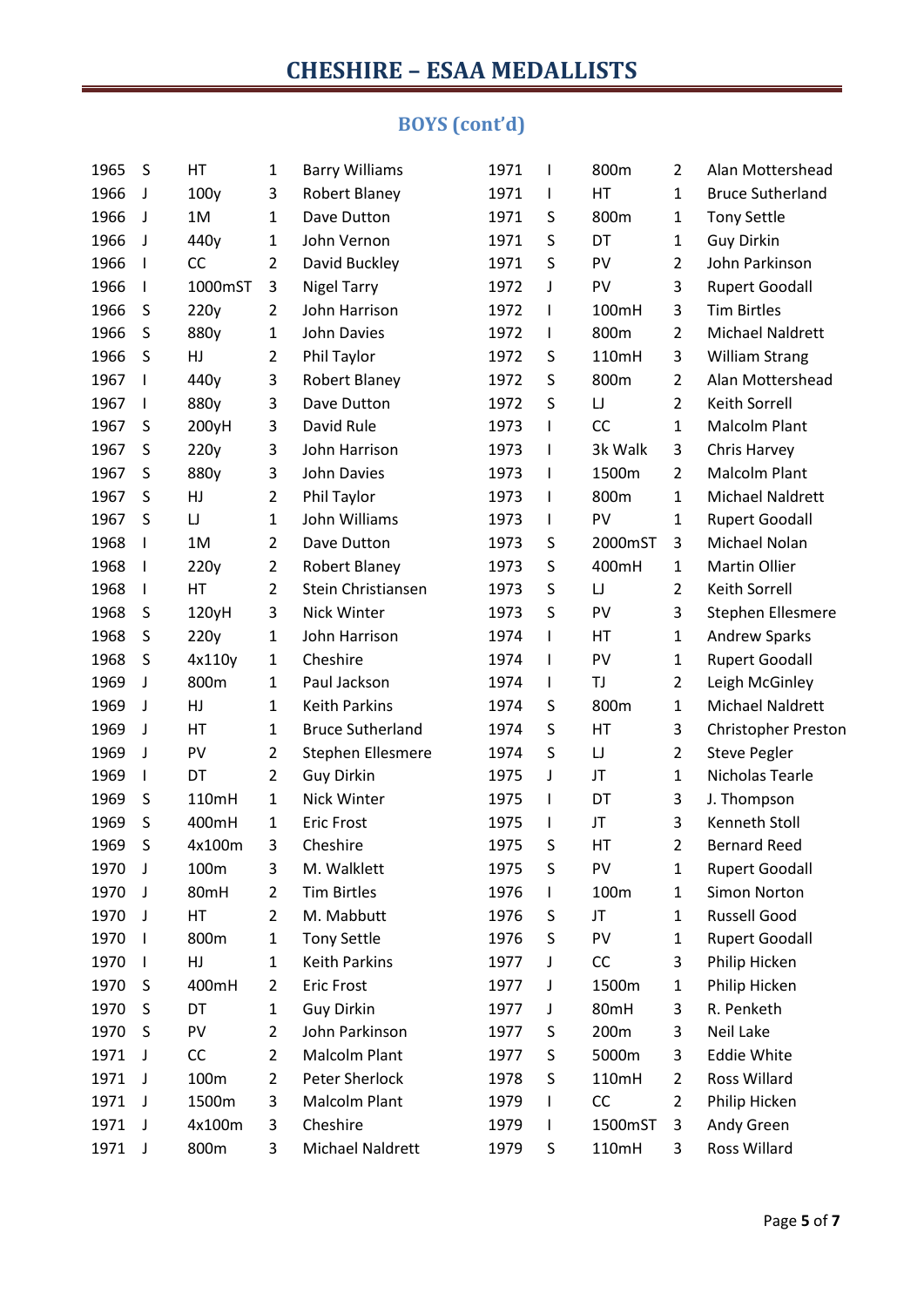### **BOYS (cont'd)**

| 1980 | J                        | SP        | $\overline{2}$ | John Nicholls            | 1992 | S            | 200m       | $\overline{2}$ | Darren Walker           |
|------|--------------------------|-----------|----------------|--------------------------|------|--------------|------------|----------------|-------------------------|
| 1980 | S                        | 2000mST   | $\mathbf{1}$   | Andy Green               | 1992 | S            | DT         | $\mathbf{1}$   | <b>Elliott Cole</b>     |
| 1981 | J                        | DT        | $\overline{2}$ | Simon Firth              | 1993 | J            | 200m       | $\overline{2}$ | Jonathan Moss           |
| 1981 | S                        | 1500m     | 3              | Andy Green               | 1993 | J            | 400m       | $\overline{2}$ | James Watts             |
| 1981 | S                        | HT        | 3              | M. Nealton               | 1993 | $\mathbf{I}$ | 100mH      | 3              | Dominic Bradley         |
| 1982 | J                        | 4x100m    | $\mathbf{1}$   | Cheshire                 | 1993 | $\mathsf{I}$ | 400m       | 3              | Adrian Brackstone       |
| 1982 | J                        | 80mH      | 3              | Peter Ives               | 1993 | I            | PV         | $3=$           | Dominic Shepherd        |
| 1982 | $\mathbf{I}$             | 400mH     | $\overline{2}$ | <b>Matthew White</b>     | 1993 | S            | 100m       | $\mathbf{1}$   | Allyn Condon            |
| 1982 | $\mathbf{I}$             | SP        | 3              | John Nicholls            | 1993 | S            | 200m       | $\mathbf{1}$   | <b>Matthew Bridle</b>   |
| 1983 | J                        | $\sqcup$  | 3              | N. Washer                | 1993 | S            | 4x100m     | $\overline{2}$ | Cheshire                |
| 1984 | J                        | 400m      | $\overline{2}$ | G. Fell                  | 1994 | L            | <b>OCT</b> | 3              | Scott Walker            |
| 1984 | $\mathsf{l}$             | 100mH     | $\overline{2}$ | Derek Capper             | 1994 | S            | 200m       | 3              | <b>Matthew Bridle</b>   |
| 1984 | $\mathbf{I}$             | 4x100m    | 3              | Cheshire                 | 1994 | S            | PV         | $\mathbf{1}$   | Dominic Shepherd        |
| 1985 |                          | <b>SP</b> | $\overline{2}$ | Roger Hancock            | 1996 | $\mathbf{I}$ | 400mH      | $\overline{2}$ | Carl McMullen           |
| 1985 | S                        | 110mH     | 3              | Peter Ives               | 1997 | J            | PEN        | $\overline{2}$ | Roger Skedd             |
| 1985 | $\sf S$                  | 400m      | 3              | John Rigg                | 1997 | S            | 4x100m     | $\overline{2}$ | Cheshire                |
| 1986 | S                        | SP        | 3              | Roger Hancock            | 1998 | S            | 400m       | $\overline{2}$ | Adam Buckley            |
| 1987 | J                        | 800m      | $\overline{2}$ | J. Holloway              | 1998 | S            | 4x100m     | $\overline{2}$ | Cheshire                |
| 1987 | S                        | $\sqcup$  | 3              | <b>Marcus Browning</b>   | 1999 | S            | 400m       | $\overline{2}$ | <b>Adam Buckley</b>     |
| 1988 | J                        | 100m      | 3              | Darren Williams          | 2000 | S            | HT         | $\overline{2}$ | Nicholas Williams       |
| 1988 | $\mathbf{I}$             | 1500mST   | $\mathbf{1}$   | Steven Hope              | 2001 | S            | 2000mST    | $\overline{2}$ | James Bailey            |
| 1989 | J                        | 1500m     | $\mathbf{1}$   | Dominic Hopson           | 2001 | S            | HT         | 3              | Roger Bate              |
| 1989 | J                        | HT        | $\mathbf{1}$   | Mark Tully               | 2002 | S            | 110mH      | $\overline{2}$ | Stephen Alexander       |
| 1989 | J                        | TJ        | $\overline{2}$ | James Edgerley           | 2002 | S            | 110mH      | 3              | Andrew Hopkinson        |
| 1989 | I                        | 1500mST   | 3              | <b>Stuart Kefford</b>    | 2003 | $\mathsf{I}$ | 100mH      | $\mathbf{1}$   | <b>Craig France</b>     |
| 1989 | S                        | 2000mST   | 3              | <b>Michael Proudlove</b> | 2003 | I            | SP         | $\overline{2}$ | William Lowndes         |
| 1990 | $\mathsf{l}$             | 1500mST   | 3              | Dominic Hopson           | 2004 | S            | SP         | $\overline{2}$ | William Lowndes         |
| 1990 | $\mathsf{l}$             | 4x100m    | $\mathbf{1}$   | Cheshire                 | 2005 | J            | CC         | 3              | Daniel Cliffe           |
| 1990 | $\mathbf{I}$             | DT        | $\overline{2}$ | <b>Elliott Cole</b>      | 2005 | J            | 200m       | $\mathbf{1}$   | Tony Corrigan           |
| 1991 | $\overline{\phantom{a}}$ | 1500m     | $\overline{2}$ | Jayme Adams              | 2005 | S            | JT         | $\overline{2}$ | James Hopley            |
| 1991 | $\mathbf{I}$             | 1500mST   | 3              | Dominic Hopson           | 2005 | S            | SP         | $\overline{2}$ | William Lowndes         |
| 1991 | H                        | 200m      | 2              | Darren Walker            | 2006 |              | 200m       | $\mathbf{1}$   | <b>Tony Corrigan</b>    |
| 1991 | $\mathbf{I}$             | HT        | 3              | Mark Tully               | 2007 | J.           | 1500mST    | 3              | Matthew Jackson         |
| 1991 | S                        | 400m      | 2              | Allyn Condon             | 2007 | $\mathsf{l}$ | IJ         | 3              | <b>Matthew Rollings</b> |
| 1991 | S                        | DT        | 3              | <b>Elliott Cole</b>      | 2008 | J            | 800m       | $\mathbf{1}$   | Sam Dykes               |
| 1992 | J                        | PEN       | 1              | Scott Walker             | 2008 | S            | 2000mST    | 3              | Lawrence Walker         |
| 1992 | J                        | 80mH      | 3              | Matthew Buckley          | 2009 | L            | 200m       | $\overline{2}$ | Liam Clowes             |
| 1992 | J                        | $\sqcup$  | 3              | Scott Walker             | 2009 | S            | 2000mST    | 3              | Matthew Jackson         |
| 1992 | $\mathbf{I}$             | OCT       | $\mathbf{1}$   | <b>Matthew Lewis</b>     | 2010 | J            | 200m       | 3              | Josh Platt              |
| 1992 | $\mathbf{I}$             | 1500mST   | $\mathbf{1}$   | <b>Ben Reese</b>         | 2010 | S            | CC         | $\mathbf{1}$   | <b>Harry Ellis</b>      |
| 1992 | $\mathbf{I}$             | 200m      | 3              | <b>Matthew Bridle</b>    | 2011 | J            | 80mH       | 3              | Ashley Kirsopp          |
| 1992 | S                        | 2000mST   | $\mathbf{1}$   | <b>Stuart Kefford</b>    | 2011 | S            | 110mH      | $\overline{2}$ | James Gladman           |
| 1992 | S                        | 200m      | $\mathbf{1}$   | Allyn Condon             | 2011 | S            | 200m       | $\overline{2}$ | Liam Clowes             |